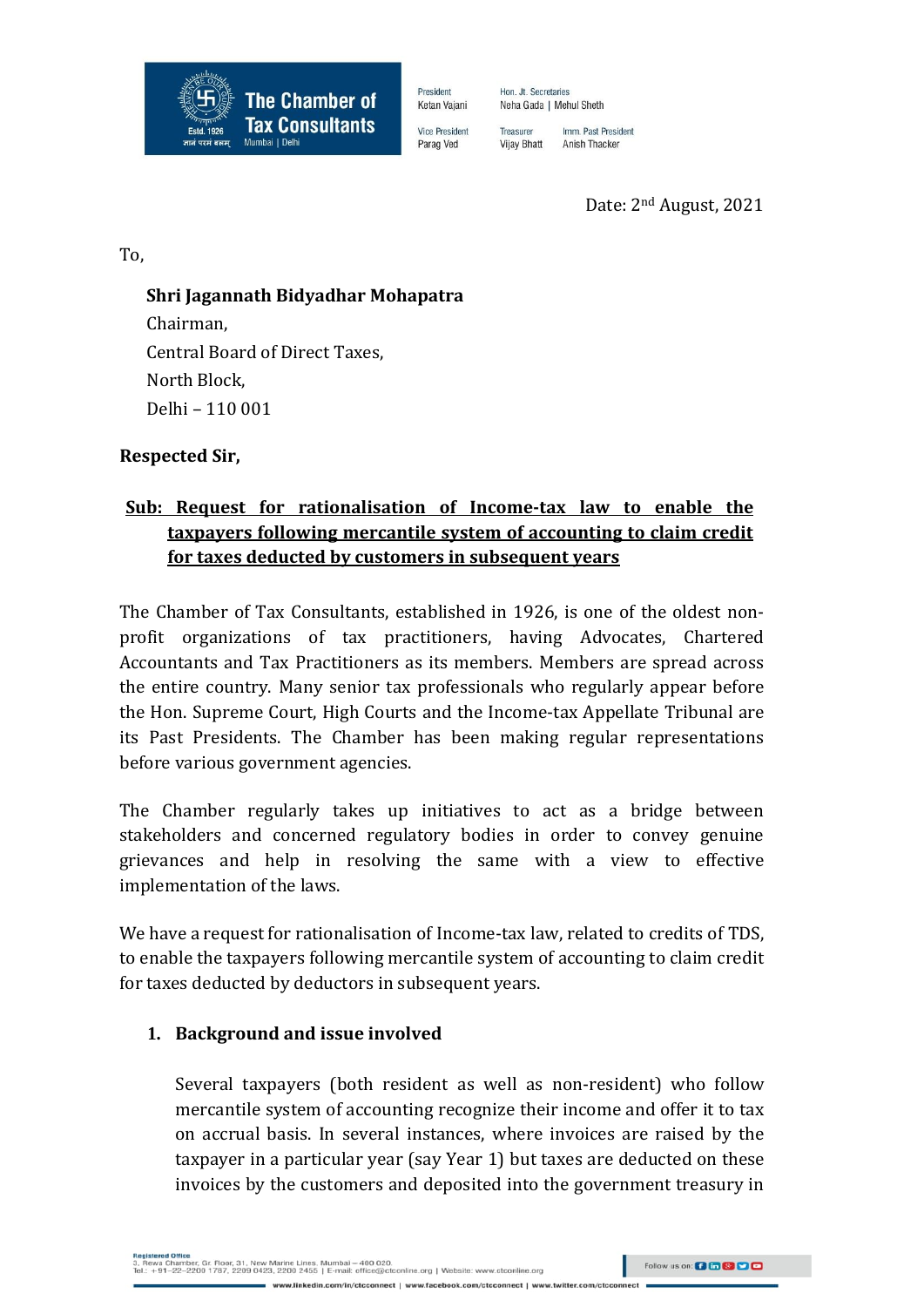

President Hon. Jt. Secretaries Ketan Vajani Neha Gada | Mehul Sheth

**Vice President** Parag Ved

Treasurer Imm. Past President Vijay Bhatt Anish Thacker

Year 2 (for several reasons and often not even know to the income recipient, the taxes deducted on such invoices appear in the Form 26AS of the taxpayer in Year 2.

Given the above mismatch, the taxpayer does not get credit for the taxes in Year 1 (withheld and deposited by its customers in Year 2) since the same does not appear in Form 26AS of Year 1.

In this regard, we would like to bring to your kind attention the provisions of Section 199 of the Income-tax Act, 1961 and Rule 37BA of the Income-tax Rules, 1962 which are reproduced below:

## *"Credit for tax deducted.*

*199. (1) Any deduction made in accordance with the foregoing provisions of this Chapter and paid to the Central Government shall be treated as a payment of tax on behalf of the person from whose income the deduction was made, or of the owner of the security, or of the depositor or of the owner of property or of the unit-holder, or of the shareholder, as the case may be.*

*(2) …………………*

*(3) The Board may, for the purposes of giving credit in respect of tax deducted or tax paid in terms of the provisions of this Chapter, make such rules as may be necessary, including the rules for the purposes of giving credit to a person other than those referred to in sub-section (1) and subsection (2) and also the assessment year for which such credit may be given."*

## *Credit for tax deducted at source for the purposes of section 199*

*Rule 37BA*

*(1) …..*

*(2) …..*

*(3) (i) Credit for tax deducted at source and paid to the Central Government, shall be given for the assessment year for which such income is assessable.*

eres onnee<br>va Chamber, Gr. Floor, 31, New Marine Lines, Mumbai – 400 020.<br>-91–22–2200 1787, 2209 0423, 2200 2455 | E-mail: office@ctconline.org | Website: www.ctconline.org ww.linkedin.com/in/clcconnect | www.facebook.com/clcconnect | www.twitter.co

Follow us on: 0 in 8 9 0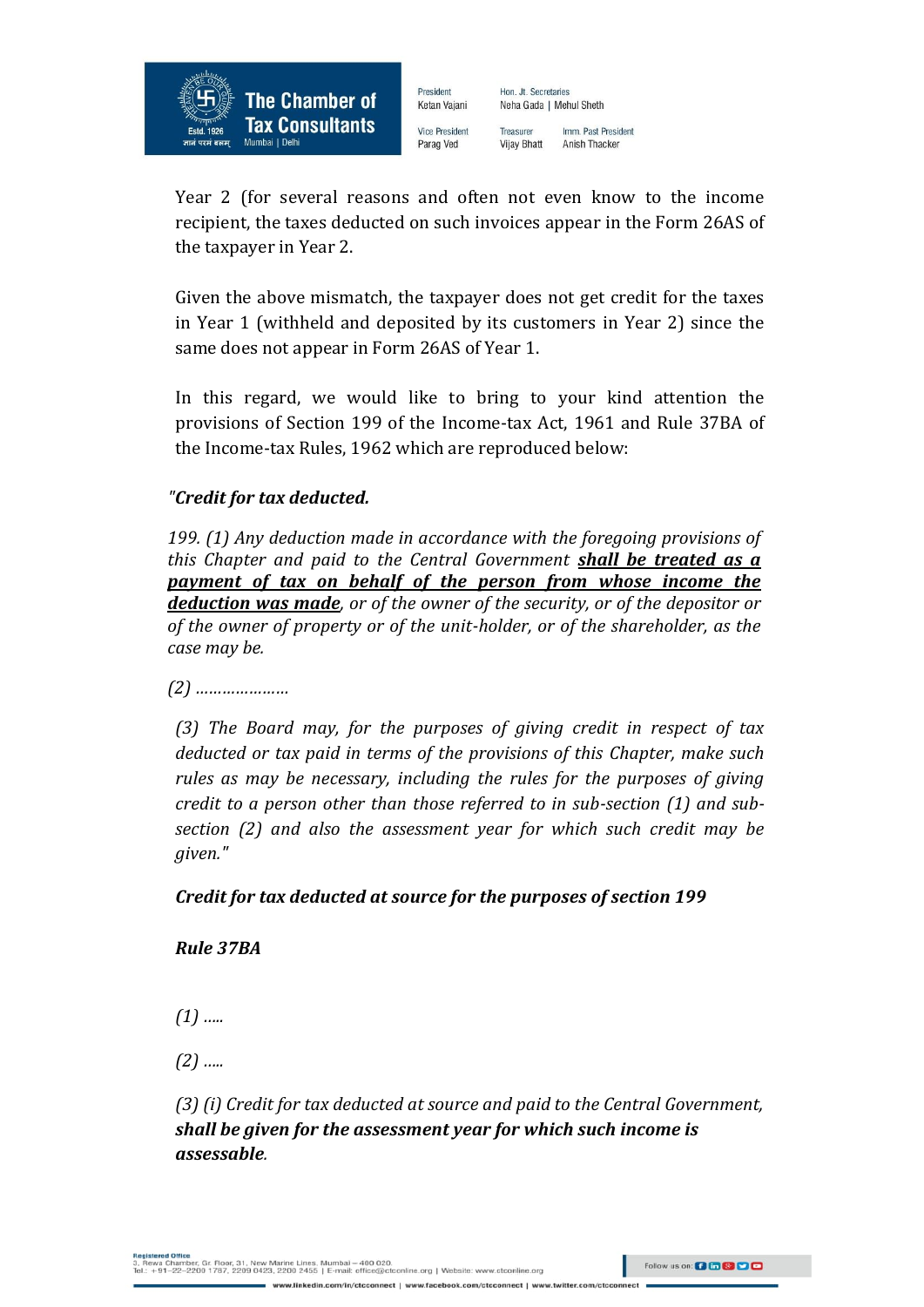President Ketan Vajani

**Vice President** 

Parag Ved

**The Chamber of** 

**Tax Consultants** 

Mumbai | Delh

Hon. Jt. Secretaries Neha Gada | Mehul Sheth

Treasurer Imm. Past President **Vijay Bhatt** Anish Thacker

*(ii) Where tax has been deducted at source and paid to the Central Government and the income is assessable over a number of years, credit for tax deducted at source shall be allowed across those years in the same proportion in which the income is assessable to tax.*

Based on a perusal of the above provisions, it emerges that TDS credit can be claimed by taxpayers in the year in which the corresponding income is assessable to tax by the taxpayer. However, when taxpayers claim the credit in Year 1 (i.e. the year in which income is offered to tax), credit is not granted by the Central Processing Centre while processing the tax return (as the TDS details do not appear in Form 26AS of Year 1).

Having regard to the above, the taxpayer is neither able to claim the credit of the taxes in Year 1 (as the credit of the taxes does not appear in Form 26AS of Year 1), nor the same can it be claimed in Year 2 (considering the provisions of Section 199 of the Act read with Rule 37BA as the income has not been offered to tax in that year.).

Further, there is no provision under the Income-tax Return (ITR) form which allows carryback of TDS credit in Year 1 (while there is express provision to carry forward the TDS credit to subsequent years).

The above is a very common and genuine issue being faced by most of the taxpayers following mercantile system of accounting vis-à-vis claim of TDS credit. The inability of a tax processing system to allow a credit which is due as per law results in incorrect demands raised causing unnecessary anguish to taxpayers.

In view of the above background, and considering the genuine hardship faced by the taxpayers (both resident as well as non-resident) in claiming the TDS/TCS credit, we request your Honour to kindly issue circular in the said context allowing the TDS / TCS credit by way of rectification of intimation or order by CPC / assessing officer.

We look forward for your kind consideration to the genuine request.

Yours Sincerely,

нега Chamber, Gr. Floor, 31, New Marine Lines, Mumbai – 400 020.<br>wa Chamber, Gr. Floor, 31, New Marine Lines, Mumbai – 400 020.<br>+91–22–2200 1787, 2209 0423, 2200 2455 | E-mail: office@ctconline.org | Website: www.ctconlin ww.linkedin.com/in/clcconnect | www.facebook.com/clcconnect | www.twitter.co

Follow us on: **[3 [6] [3] [2]**